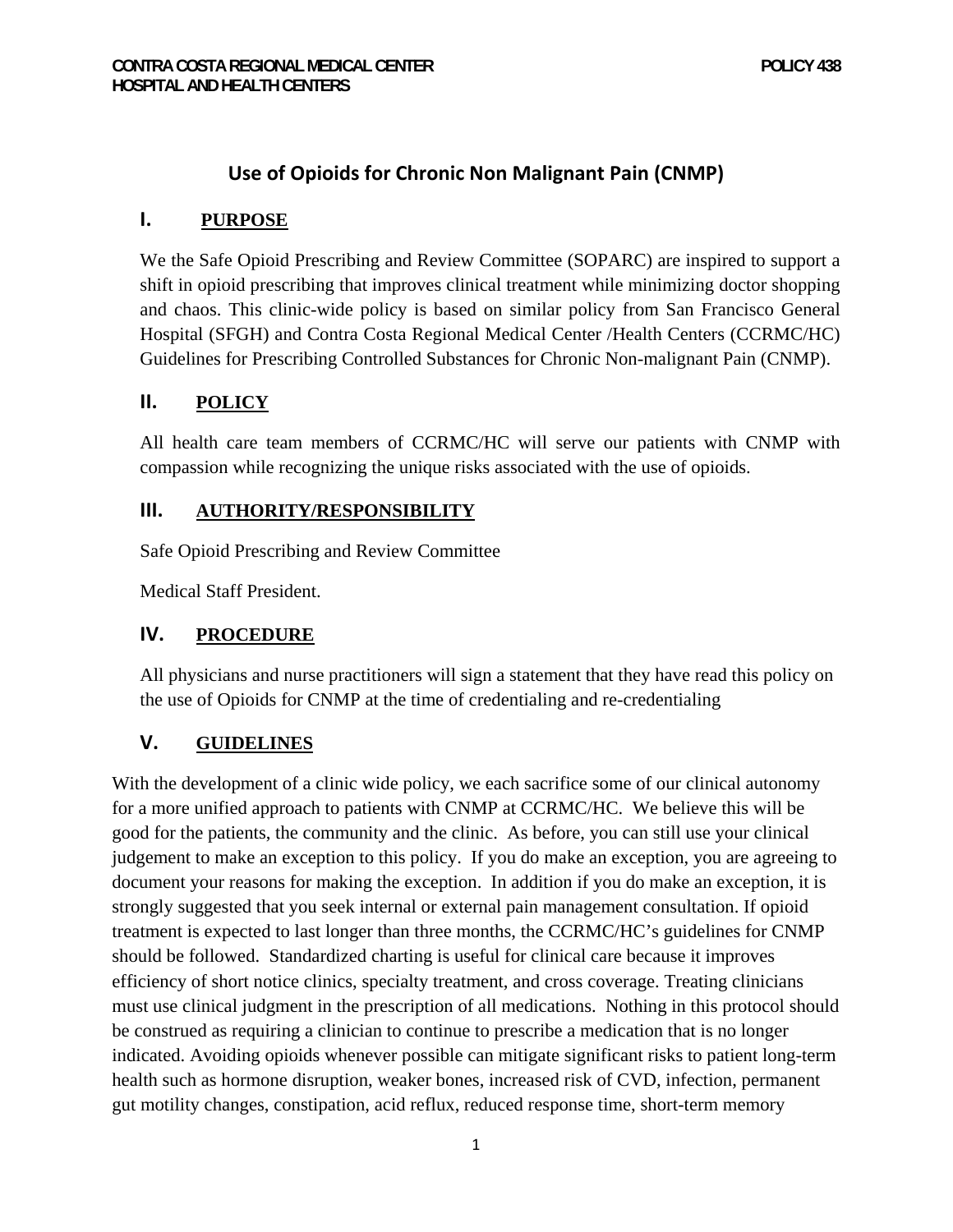problems, depression, weight gain, urine retention, triggering unknown predisposition to SUD, erectile dysfunction, and increased pain sensitization. Educating patients about risk of opiate addiction, pain sensitization and signs of addiction when considering opioids is recommended and can mitigate risk as well as improve outcomes if addiction behaviors emerge. Use of opioids of greater than 5 days has been associated with increased risk for developing substance use disorder (SUD). SUD risk further increases when opioids are continued for 1 month with further increase at 12 weeks (4). Early discussions about risks with patients can mitigate risk (4). Caution is suggested in prescribing Tramadol, which has the second highest risk of transition to long-term opiate use (4).

If opioid treatment is expected to last longer than three months, the CCRMC/HC's guidelines for CNMP should be followed. Standardized charting is useful for clinical care because it improves efficiency of short notice clinics, specialty treatment, and cross coverage:

It is recommended that all patients receiving opioids for CNMP will have the diagnosis code G89.29 or G89.4 (chronic pain) entered in the problem list (3)

• The Chronic Pain overview .CHRONICPAINOVERVIEW will be included in the problem list under Chronic Pain to facilitate cross coverage for new and established patients. The chronic pain overview documents patient Provider, Condition requiring opioids, drug regimen, last Utox, last cures, pain agreement, and red flags. (3)

- CURES Report review will be documented with smart phrase .CURESPDMP (3)
- A signed Patient agreement will be obtained (1,2) and scanned into the EMR and documented with smart phrase .PAINAGREEMENT. (3)

# **A. Management of Chronic Non-malignant Pain (CNMP) with Opioids for New Patients**

There will be an initial assessment of pain, function, and risk of opioid misuse to assess whether opioid treatment is appropriate. This will include at minimum:

- Pain history (1,2)
- Pain treatment history (1,2)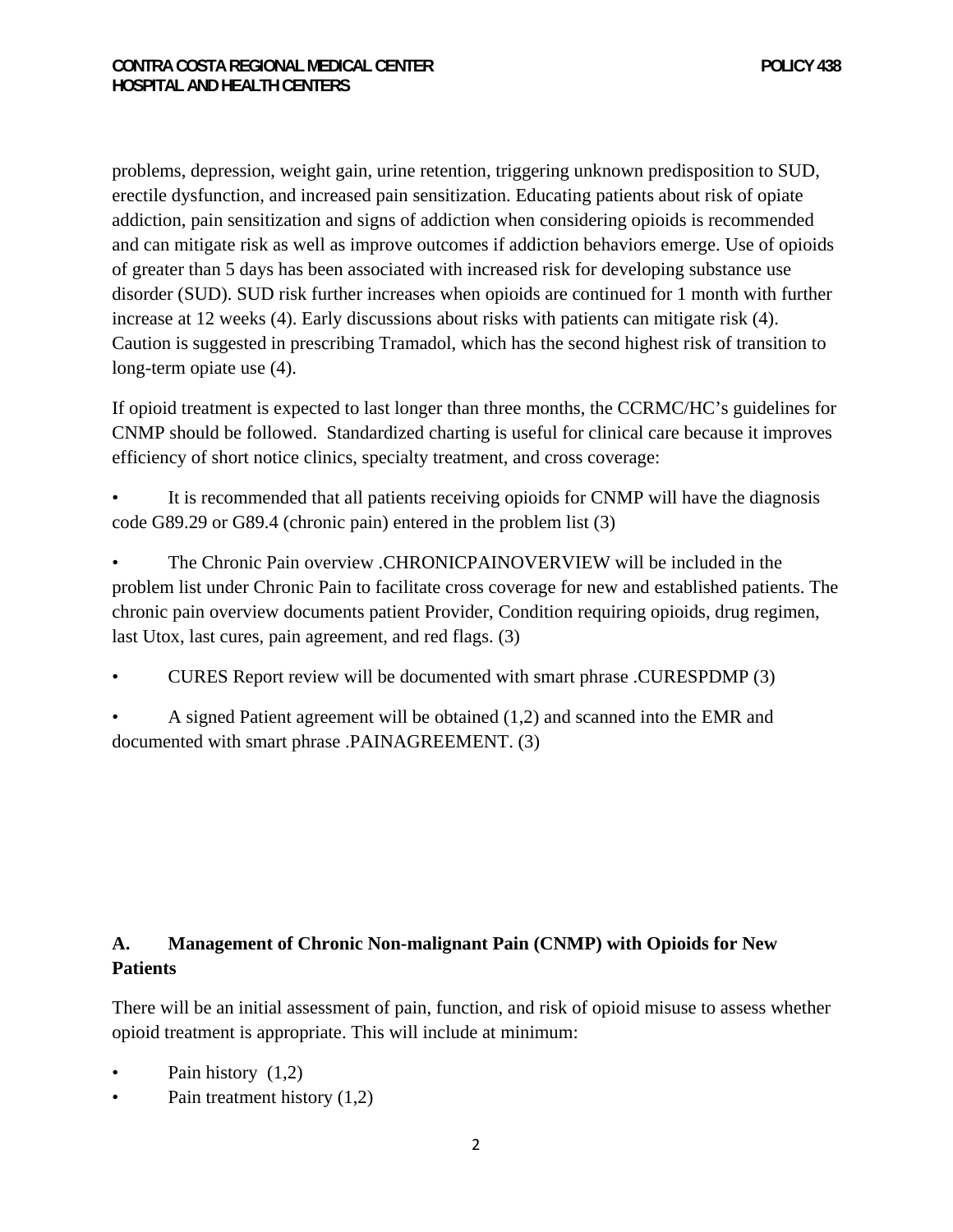- Assess if opioids have been stopped by prior provider for any reason. (3)
- Substance use history  $(1,2)$
- Mental Health history (1,2)
- Requesting outside records not present in chart/care everywhere  $(1,2)$
- Physical exam of effected body area  $(1,2)$
- CURES Report (1,2)
- U-Tox: -Informed consent regarding opioid risk and benefits (1,2)
- Consider prescribing naloxone rescue kit for MS meq  $>$  50 mg (1,2)
- Conduct PEG (1,2) or Opiate Risk Tool (ORT) (1,2) which can be found under (.ORT)
- Risk Stratify patient using ORT score and aberrant behavior history.

Low risk: ORT <4 and no aberrant behaviors\*.

Moderate risk: ORT 4-7 and no concerning behaviors\*or ORT<3 and 1 concerning behavior\* High risk: ORT>8 or any ORT and  $>2$  concerning behaviors<sup>\*</sup> (3)

• Establish realistic treatment goals for pain and function  $(1,2)$ 

#### **B. Management of Integrated Care for CNMP**

Patients treated should have a trial of both non-opioid medication management and nonmedication management of chronic pain. Patients should have identified functional improvement and pain management goals. As risk and opioid dose increase there is an increased need for coordination of care and development of integrated care team. (1,2)

• Assess for and treat anxiety, PTSD, depression, insomnia because each impact pain in a bidirectional manner. Consider referral to health psychology (Health Coaching) or behavioral health for management of symptoms. (3)

Same day consultation with health psychologist (Health Coaching) or behavioral health consultant (BHC) are available for 1. Motivational interviewing 2. Assessing for mental health treatment needs 3. Substance use risk. (3)

## **\* Addendum 1 - list of aberrant/concerning behaviors**

## **C. Management of CNMP on Chronic Daily Opioids**

There will be regular re-assessment of patient's goals, pain, function, and signs of misuse to assess whether the current treatment strategy is appropriate. (1,2) This will include at minimum: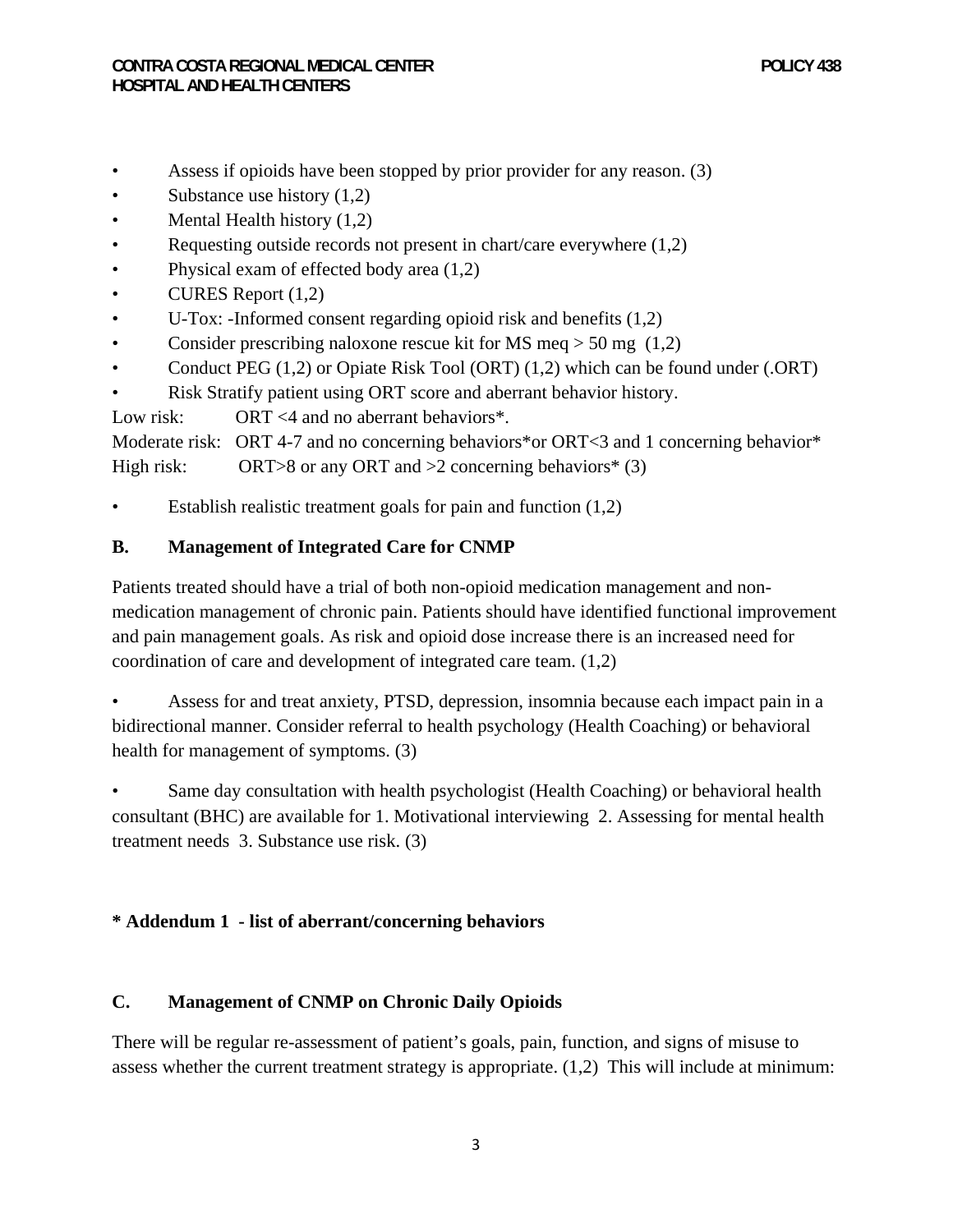• Regular assessment of functional status, pain, and quality of life are captured in the Pain Enjoyment and General Activity (PEG) tool (.peg) (1,2). Consider updating PEG at each chronic pain visit (3).

For individuals with morphine equivalent dosing  $(MED) > 50$  mg consider increasing frequency of visits to every three months.

• Chronic pain medicine agreement should be reviewed, signed, and documented (1,2) and consider updating agreement annually and with assignment of new primary care provider (PCP) (3)

• Evaluate for appropriateness of non-opioid pain management modalities and order. Reevaluate every six months or three months for MED > 50 mg (3). Multiple modalities of pain relief should be utilized with all patients. (1,2)

• CURES report checked, documented with smart phrase and scanned to chart at least every 3 months. (1)

Urine drug test at least annually and as clinically indicated  $(1,2)$ .

• Aberrant behavior charted on problem list using diagnosis code G89.29 or G89.4. Universal documentation patterns allow easy access for all providers to review aberrant behaviors.

# **D. Management of Refills of Controlled Medications**

Early refills will be provided rarely and will be treated as behaviors concerning for possible misuse of opioids: (3)

• Documentation on problem list of: All patients receiving opioids for CNMP will have the diagnosis code G89.29 or G89.4 (chronic pain) entered in the problem list with Chronic Pain overview .CHRONICPAINOVERVIEW. This is essential for team care (cross coverage and short notice).

• Early refills must also be noted in problem list under Chronic Pain G89.29 G89.4 in the chronic pain overview (note: refills for travel that do not increase total number of pills or reset refill cycle are not considered early refills).

Patients with more than one early refill in a 12 month should be assessed for risk. For patients identified as being at high risk, consider a formal or informal consultation if controlled medication are to be continued.

**E. Managing Concerning Behaviors for Patients on Controlled Substances**: Concerning behaviors will be documented in the problem list under chronic pain in the chronic pain overview. (3)

4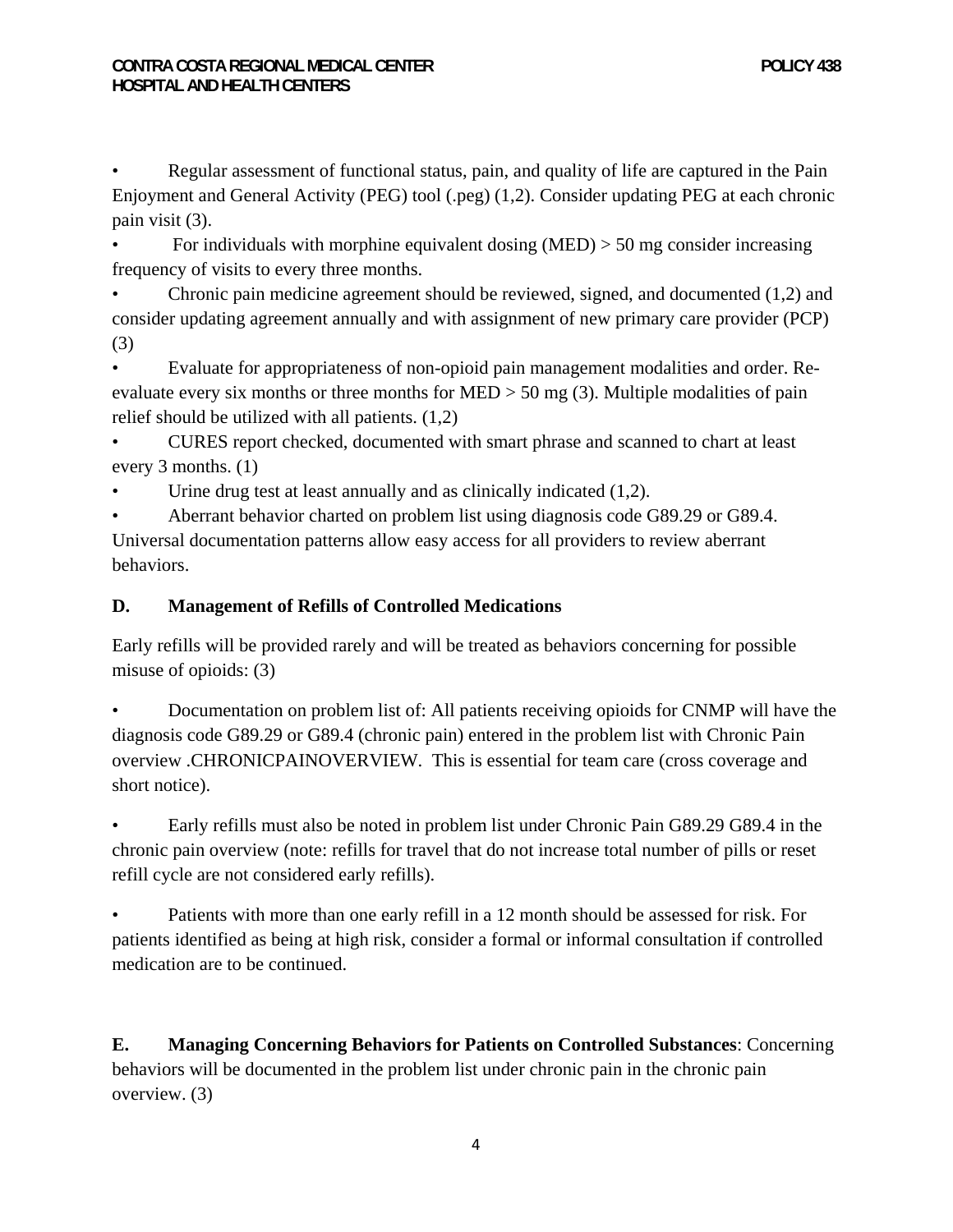**Subsection 1: Behaviors requiring immediate termination of controlled medication**s with or without taper. Patient will not be dismissed from practice and pain management should continue using non-opioid and non-medication interventions. Clarity should be maintained that medications were not discontinued punitively but rather due to concerns for the patient's health and the well-being of the community.

- Falsification of secure prescriptions
- Selling of controlled substances
- Obtaining prescriptions from multiple undisclosed provider
- Refusing to sign a patient agreement without justifiable cause.
- Refusal to sign release of patient records from other providers

**Subsection 2: Behaviors requiring immediate increase in monitoring** (i.e. more frequent visits, random urine drug screens and CURES), re-evaluation of risks and benefits of chronic daily opioids, and reevaluation of doses of opioid (dropping dose after aberrant behaviors often clarifies for all parties the need for behavior change to maintain safe prescribing) (Termination of controlled medications may be appropriate in some cases.)

- Request for early refill due to:
	- o a) lost or stolen medication
	- o b) having used prescribed quantity faster than agreed upon.
- Refusal to provide urine for drug screen
- Urine drug screen negative for prescribed medications and positive for non prescribed drugs (confirmed by GCMS or patient admission)
- Urine drug screen negative for prescribed medications and NOT positive for anything not prescribed confirmed by GCMS. (consider assessment for under treatment of pain as motivation for running out early and optimize non opioid treatment while supporting coping strategies)

• Urine drug screen positive for prescribed medications and for non prescribed drugs or illicit substances. (If non prescribed drugs are opioids, consider assessment for under treatment of pain as motivation for using outside opioids, set clear limits and optimize non opioids treatment while supporting non-opioid coping strategies)

• CURES showing controlled medications from outside providers that were not reported by the patient, as required by Chronic Pain MedicineAgreement. (ie dental work, ER visit)

• Providers will respond to concerning behaviors by increasing patient monitoring (monthly visits, urine drug testing, CURES), changing the treatment plan, or discontinuing controlled medication. Consider formal or informal consultation and document clearly.

# **Subsection 3: Cumulative behaviors warranting re-evaluation of continuing controlled medications (3)**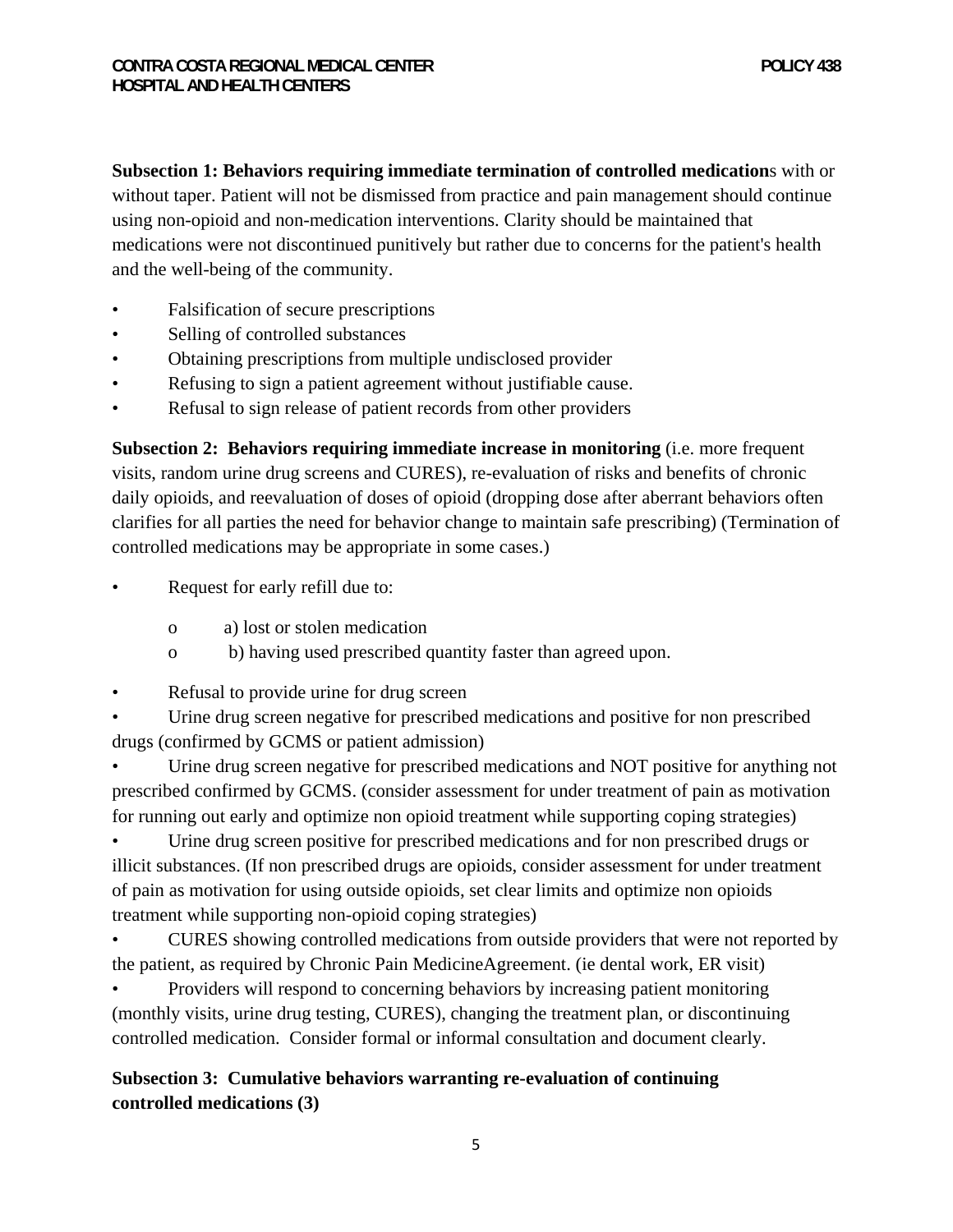• Any of behaviors listed in Subsection 2 that re-occur

• Consider a formal or informal consultation related to pain and the resulting behavior. Monitor with more frequent visits, urine drug testing, and CURES.

## **F. Management of patients on controlled substance who transfer to new providers**. (3)

• Assess patient pain treatment history with particular attention to: patient's goals, aberrant behaviors, urine toxicology screens, CURES report, functioning and pain scores (e.g. PEG scores). Also assess for pain consultation notes from CCRMC/HCs pain management primary care providers as well as external providers.

• Treat transferring patients as a new patient evaluation (See Section 1) and monitor all chronic pain & chronic daily opioid prescriptions using above protocol (See Section 2).

• Consider continuing the current plan or adjusting existing plan with minimal changes provided that:

- o the patient is meeting stated goals
- o serial function and pain scores (PEG scores) indicate that the patient is well maintained
- o u-tox screens, and CURES report are appropriate

If the patient is not currently taking controlled medication and does not show signs of opioid withdrawal (.COWS), it is strongly encouraged that non-opioid medication and treatment is suggested to patient and controlled medications are not started on the first visit, and perhaps never (4). Opioids will rarely be restarted after they have been discontinued secondary to concerns of risks outweighing benefits. Restarting opioids should be based on re-evaluation of substance use disorder and consultation should be considered as appropriate. If restarting opioids, the following should be clearly documented (3)

• A review of the previous discontinuation and documentation of a clear change in the patient's state or situation that will protect the patient from recurrent harm.

- A behavioral health evaluation has been completed.
- A medical pain evaluation has been completed
- A specific appraisal of functional goals has been delineated.

• Documentation of repeatedly negative urine drug tests over the course of intervening months.

• If Substance Use Disorder (SUD) is current or was the reason for discontinuation of chronic daily opioid prescription, active prolonged and regular involvement in SUD treatment is required and must be clearly documented.

If the patient is currently taking controlled medications, it is strongly encouraged that non-opioid medication and treatment be recommended with latter attempts to minimize opioid dose.  $(1,2,3,4)$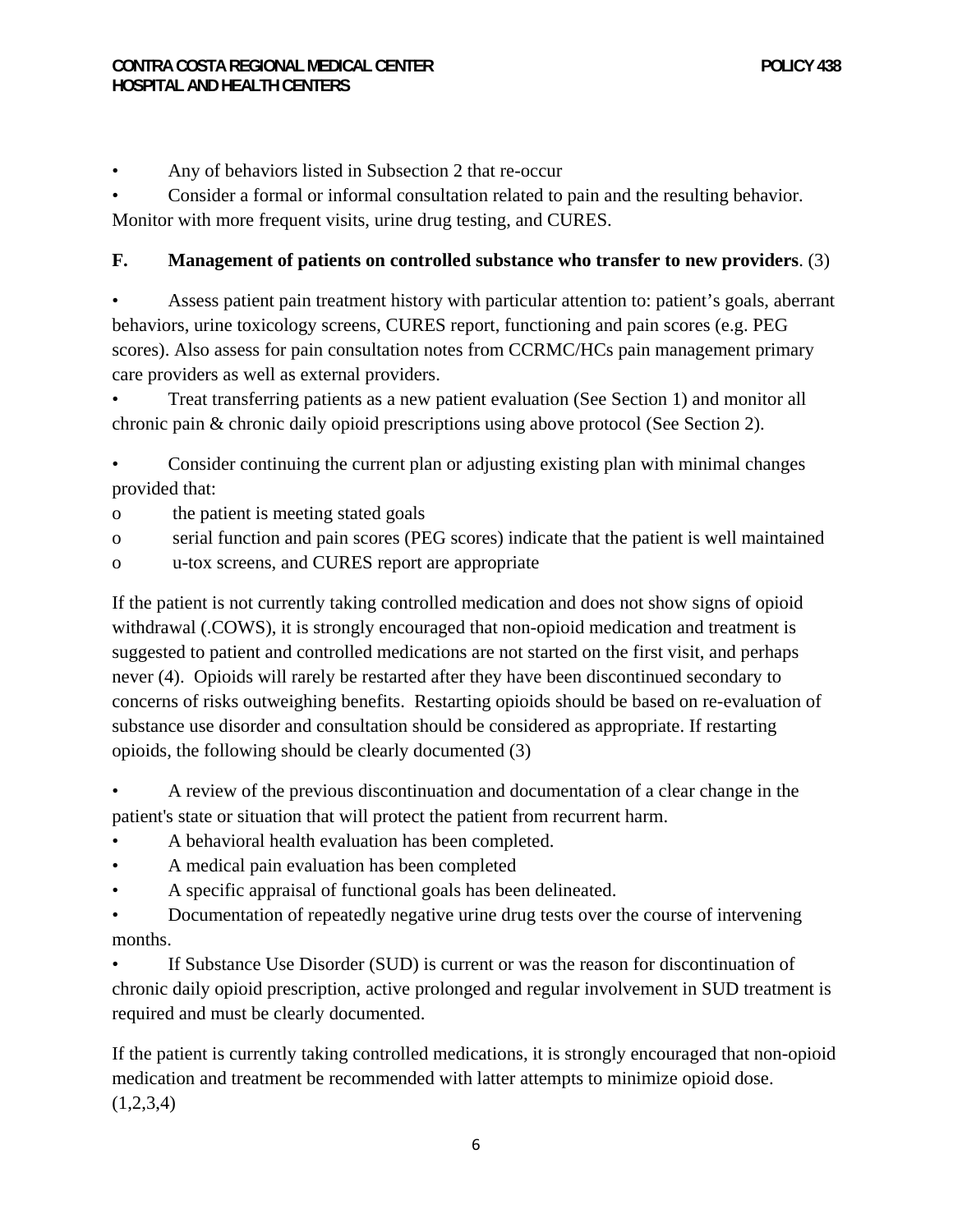• Providers who are not the patient's PCP should not change most recent PCP controlled medication plan for CNMP without discussion with the PCP

# **G. Management of daily opioid medication in Sub-specialty care. (3)**

 Opioids are not currently recommended for chronic daily, long-term use (4). Opioid medication duration and dose are both predictive of hyperalgesia, loss of function and long-term opioid misuse.

When initiating opioids for an opioid naive patient or starting a new course of opioid treatment in a patient, it is important to follow guidelines in Section 1 – Management of Chronic Non-malignant Pain (CNMP) with Opioids for New Patients and Section 2 – Management of Integrated Care for CNMP.

- Assess ORT ( Opiate Risk Tool), CURES report, and U-Tox screening.
- If opioids previously discontinued by PCP or pain specialist seek consultation prior to resuming opioids.
- If the patient has CNMP and is opioid naïve consider consulting PCP prior to starting opioids as part of evaluating risk of opioids (e.g. opiate use disorder, sleep apnea, osteoporosis etc.).
- Consider prescribing naloxone rescue kit
- Acute surgery related pain is most appropriately managed by the Sub- specialist.

• Consider consultation with Pain Management Primary Care Specialist/ Pain Specialist for acute and/or perioperative pain management

#### **References**

- **1) CDC Guidelines March 18, 2016**
- **2) California State Guidelines Nov 2014**
- **3) SOPARC recommendations**
- **4) MMWR/CDC Initial prescription & long-term opiate risk, March 2017**

| DATE APPROVED BY APC:             | 9/21/2017  |
|-----------------------------------|------------|
| DATE APPROVED BY PHARMACY:        | 10/17/2017 |
| DATE APPROVED BY PCP+E :          | 11/1/2017  |
| FINAL REVIEW AND APPROVAL BY APC: | 11/16/2017 |
| DATE APPROVED BY MEC :            | 11/20/17   |